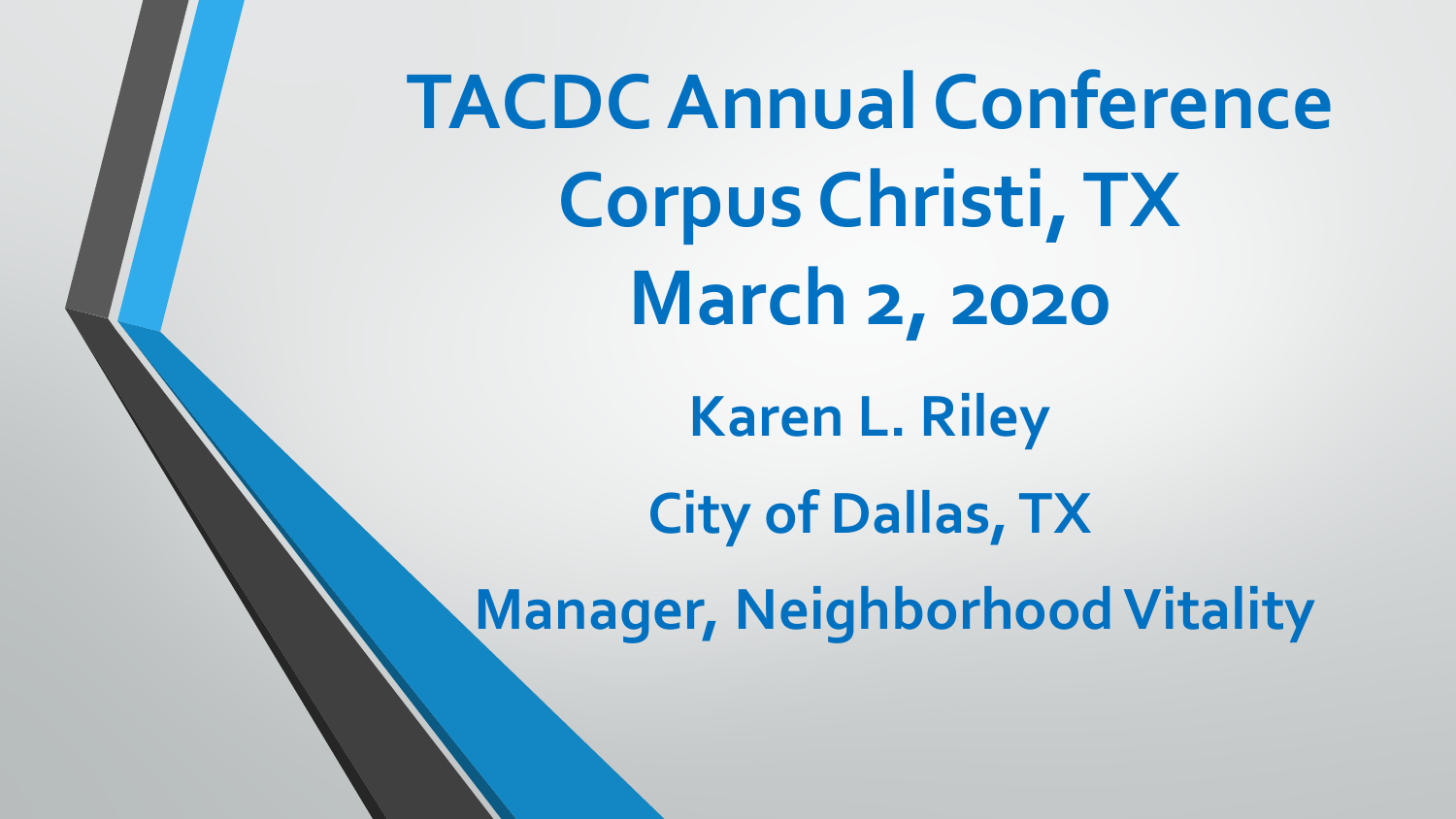# **The Role of Community Development Corporations in Comprehensive Planning**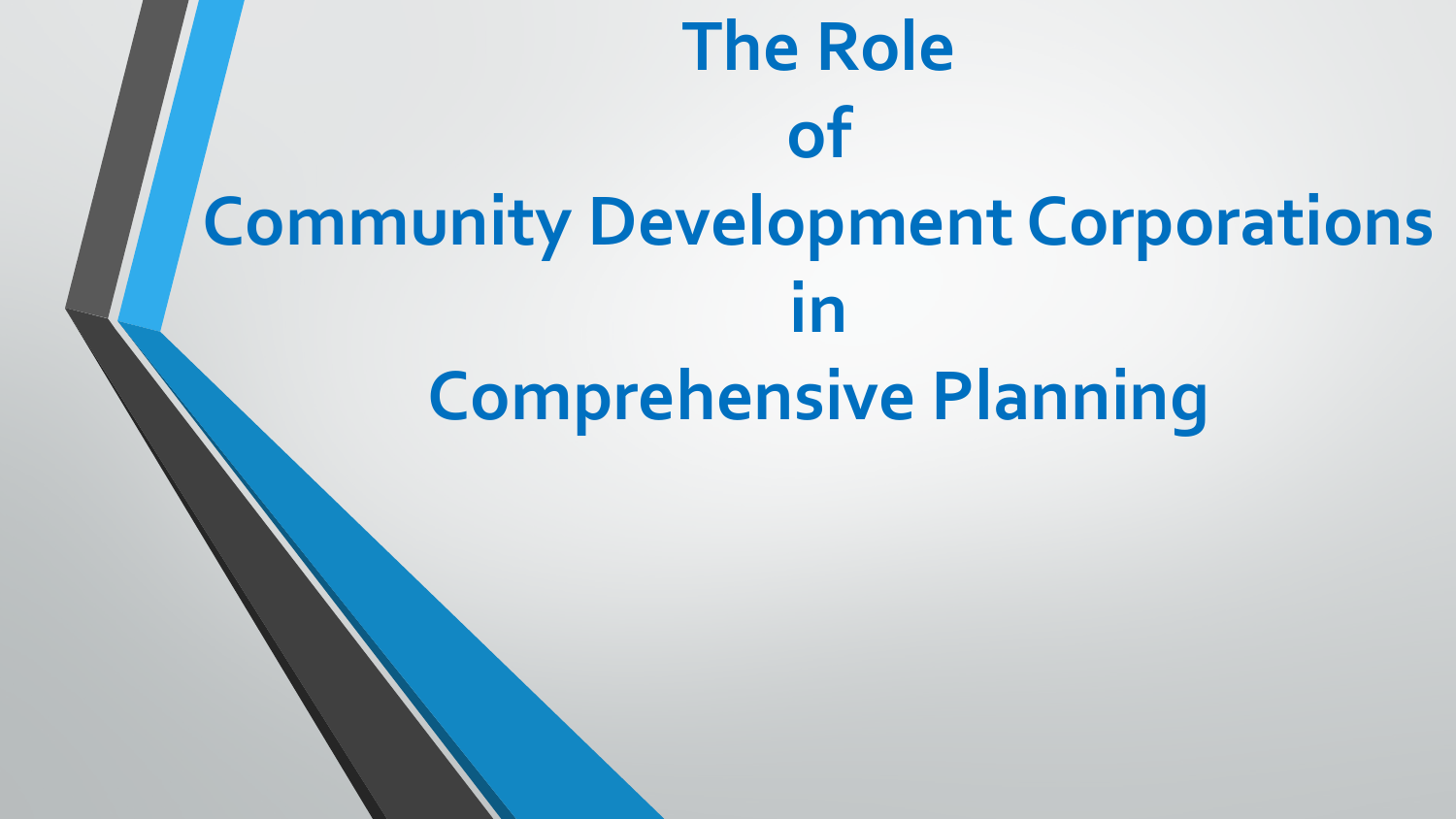# **Comprehensive Planning**

• Comprehensive planning is <sup>a</sup> process that determines community goals and aspirations in terms of community development. The result is called a comprehensive plan and both expresses and regulates public policies on transportation, utilities, land use, recreation, and housing. Comprehensive plans typically encompass large geographical areas, a broad range of topics, and cover a long-term time horizon. The term comprehensive planning is most often used by urban planners in the United States.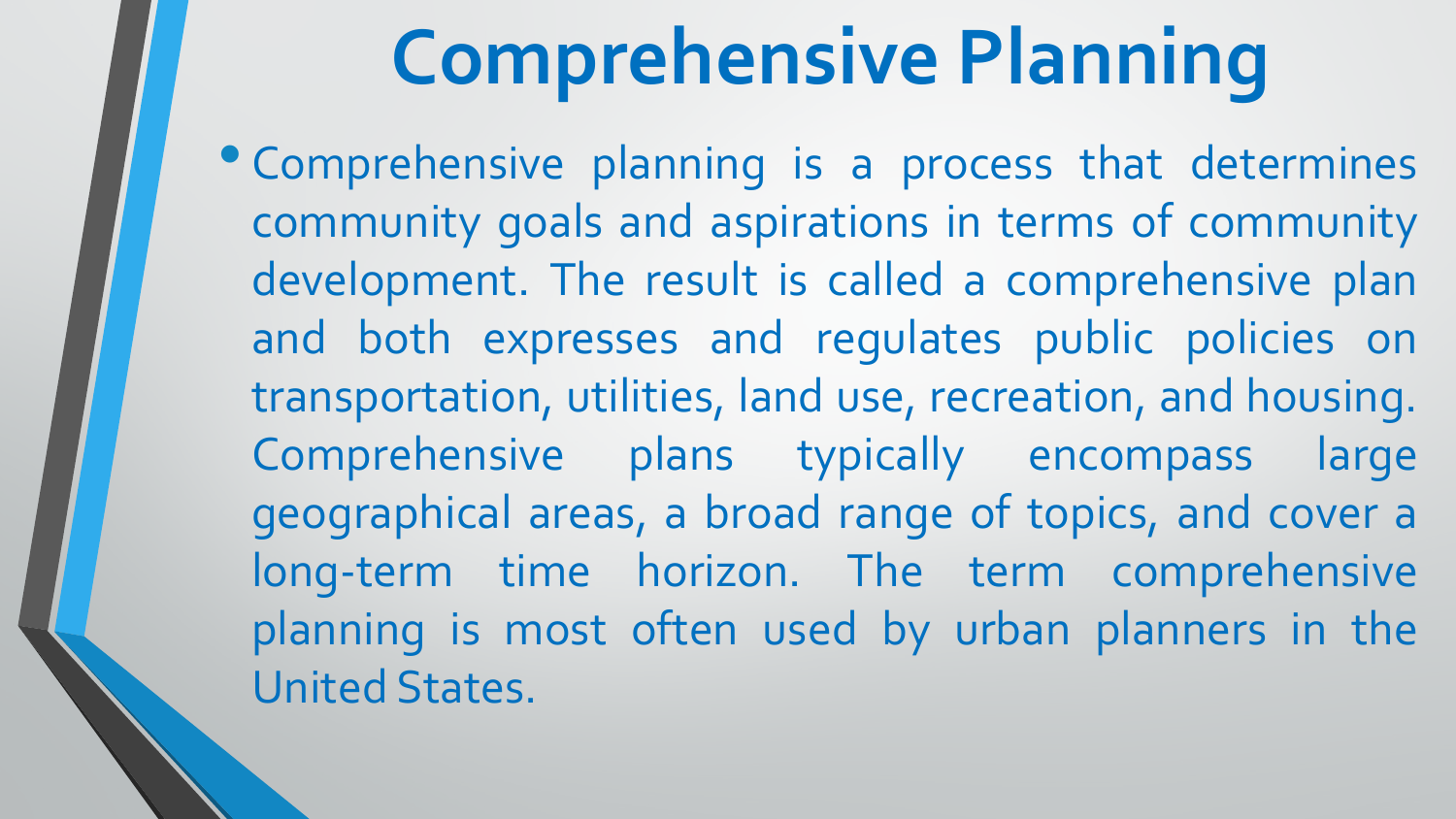# **Comprehensive Planning**

• From the beginning, community development advocates have pursued the vision of a truly comprehensive strategy, one that would integrate approaches and overcome the barriers between types of services and the government and nongovernment entities that provide them. Now, in the twenty-first century, the vision of broadly collaborative approaches seems more feasible than at any time in the long and rich history of community development.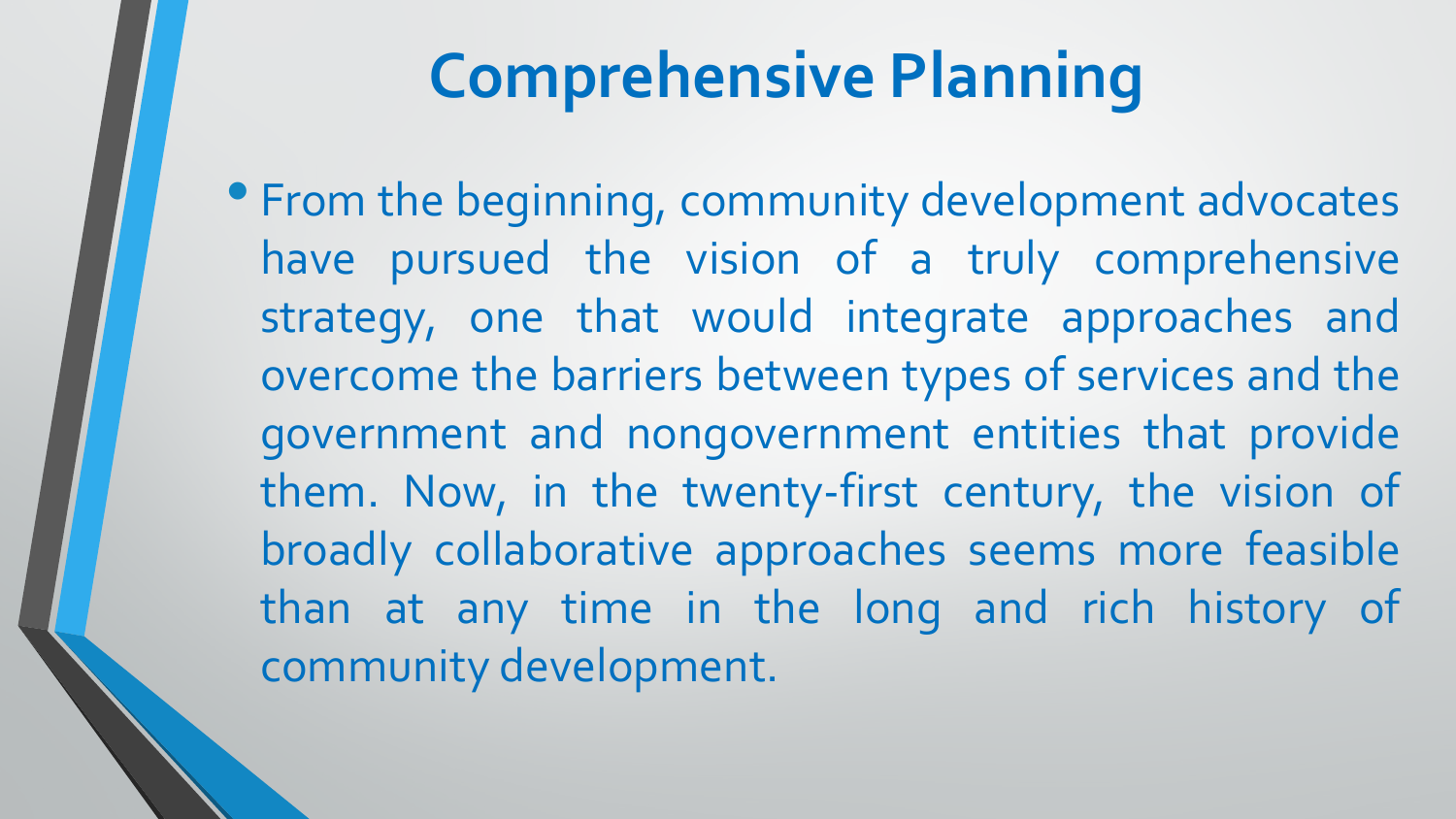# **Community Development Corporations**

•<sup>A</sup> CDC develops real estate for housing and commercial properties which will help meet its community development mission, offers economic development services such as business loans to small businesses in low-income geographies, and/or operates other programs and services which help develop and improve the quality of life of the communities it serves.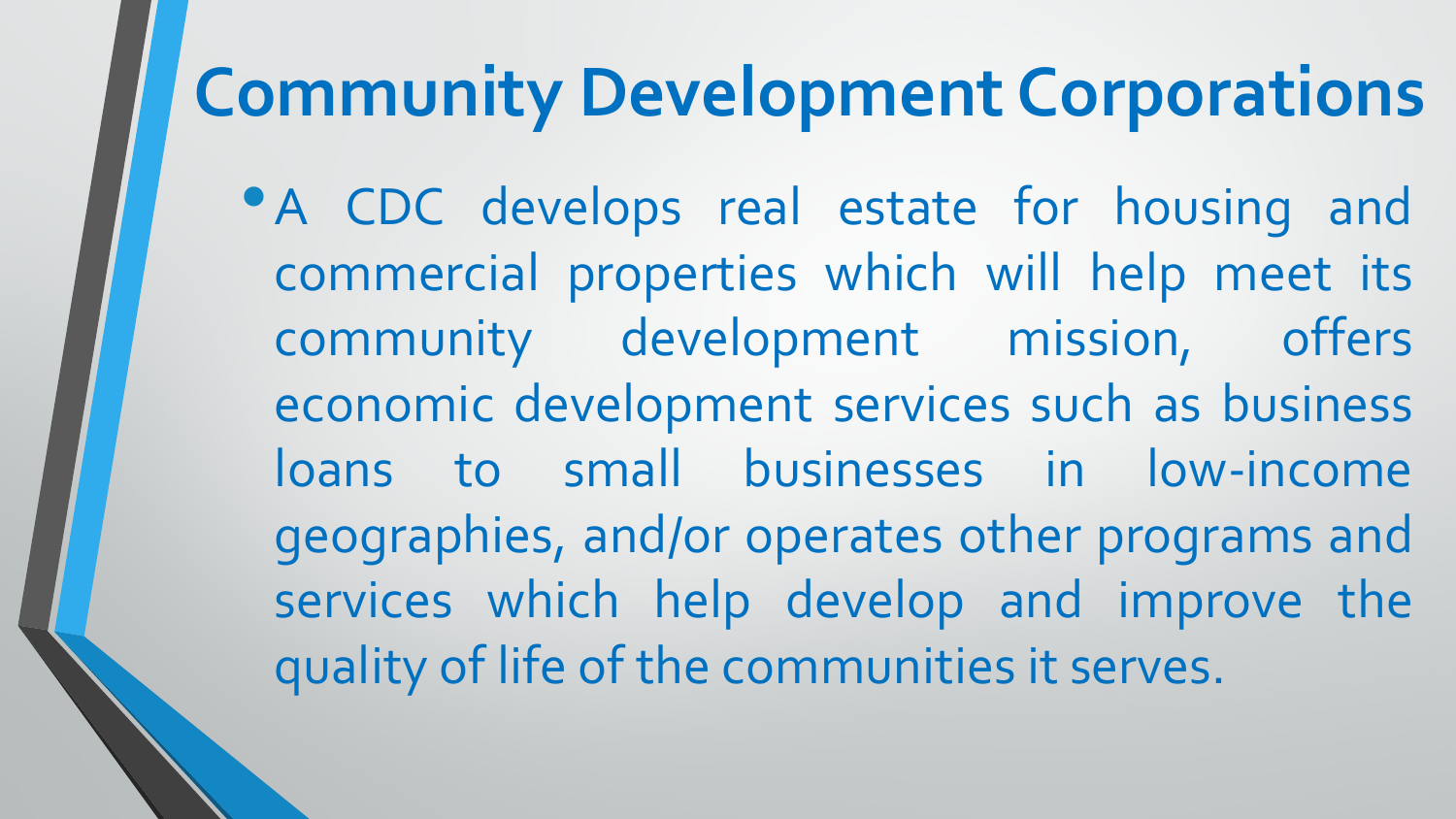#### **Community Development Corporations**

- Much of CDC's strength and effectiveness comes from its community-based focus. Community-based CDCs can tailor projects and programs to its community's specific needs and situation.
- A CDC can help a community take a proactive role in its economic, political and social development. It is a vehicle through which the community can provide direct involvement and input into present and future community efforts including comprehensive plans.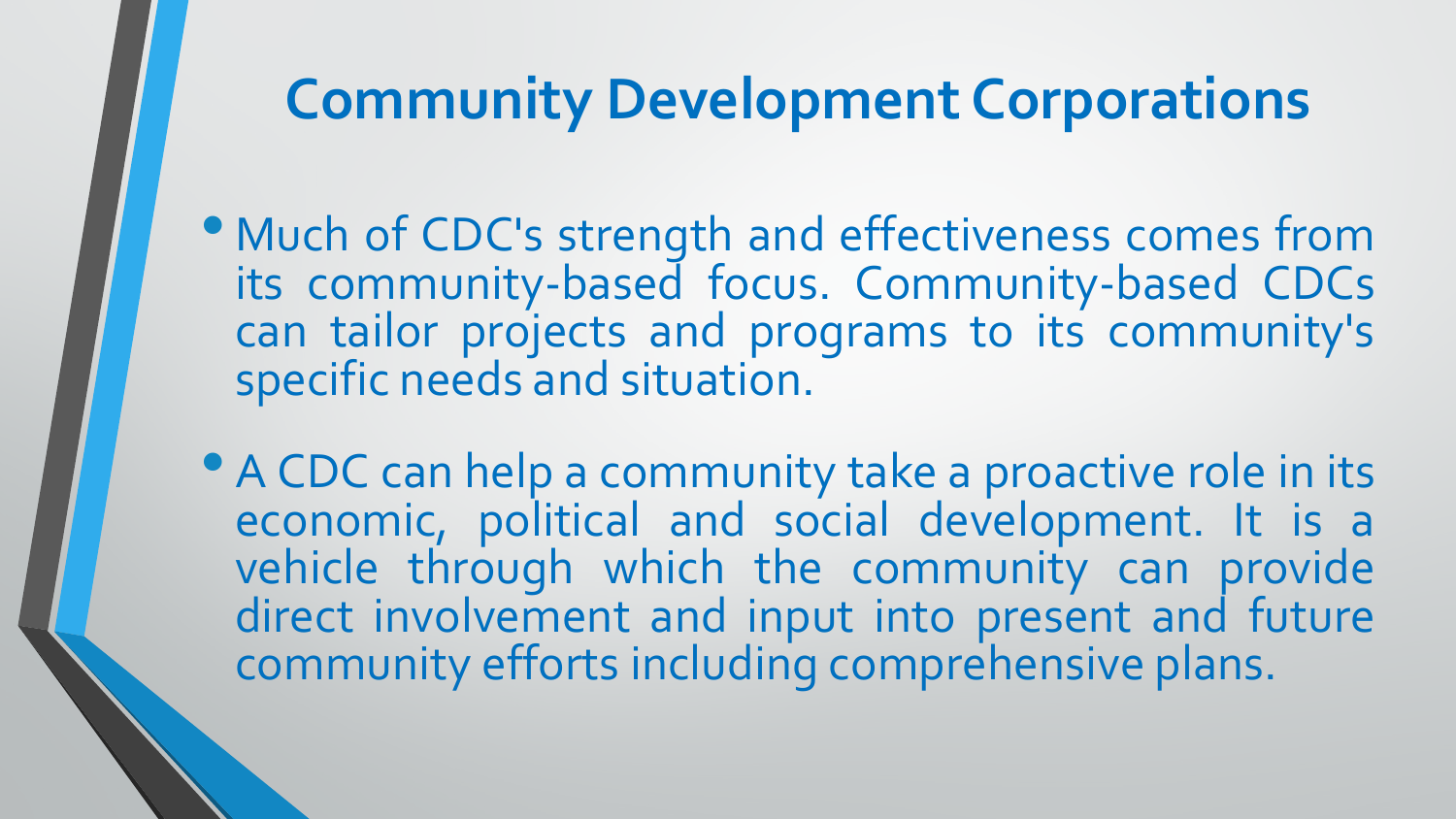# **Comprehensive Planning & Community Engagement**

- •Comprehensive plans often express <sup>a</sup> community's values and preferences.
- To ensure that a comprehensive plan articulates these values, is it essential to engage the community.
- •Direct input is needed from the community through public workshops, forums, surveys and hearings.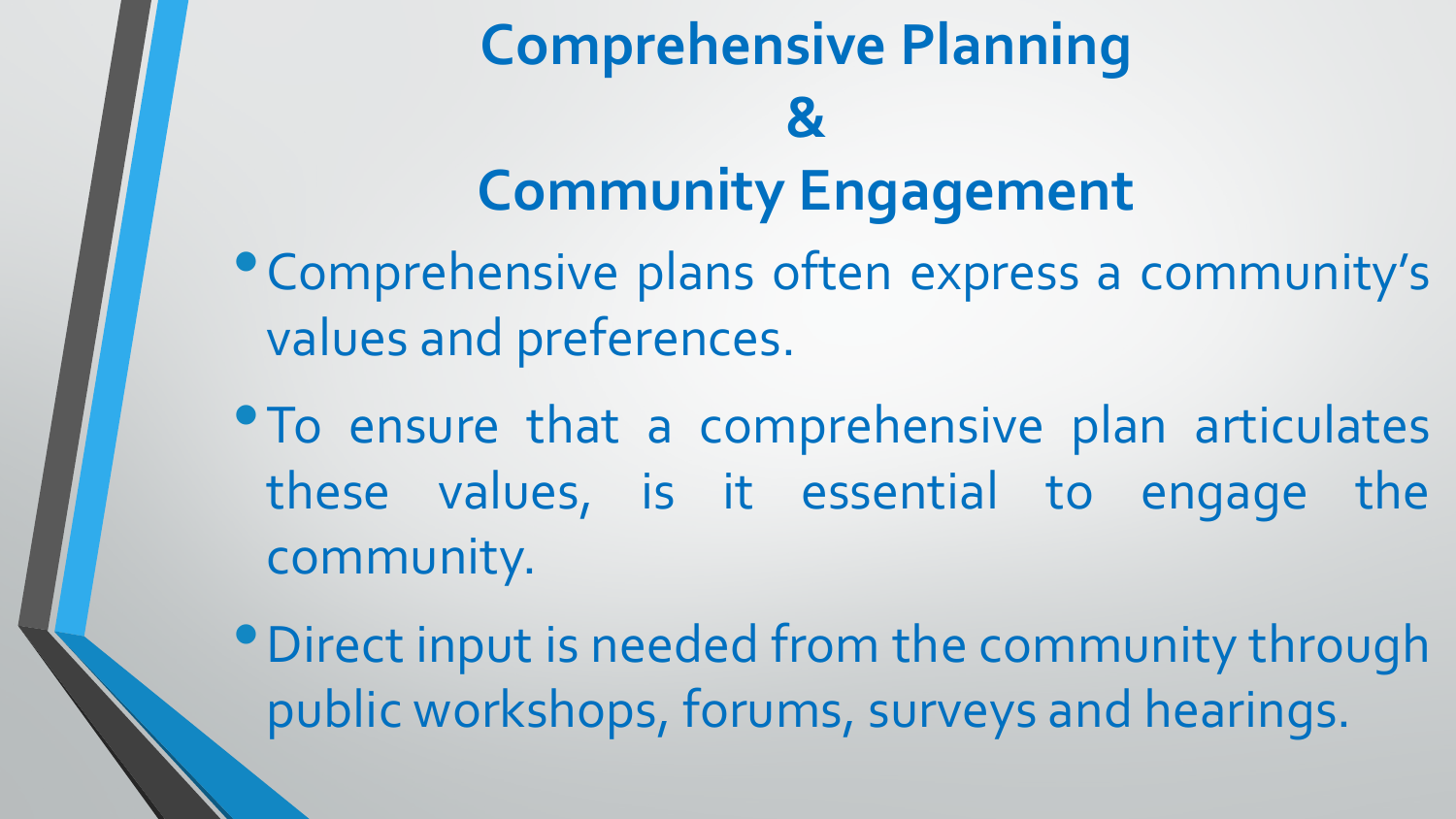### **Comprehensive Planning & Community Engagement**

- Most jurisdictions in Texas have <sup>a</sup> comprehensive plan and must engage the public according to its resources, size, and issues.
- It is essential to build a collaborative environment that actively involves the community in all aspects of the decision-making process in comprehensive planning, including the development, update, and/or revision of the Plan.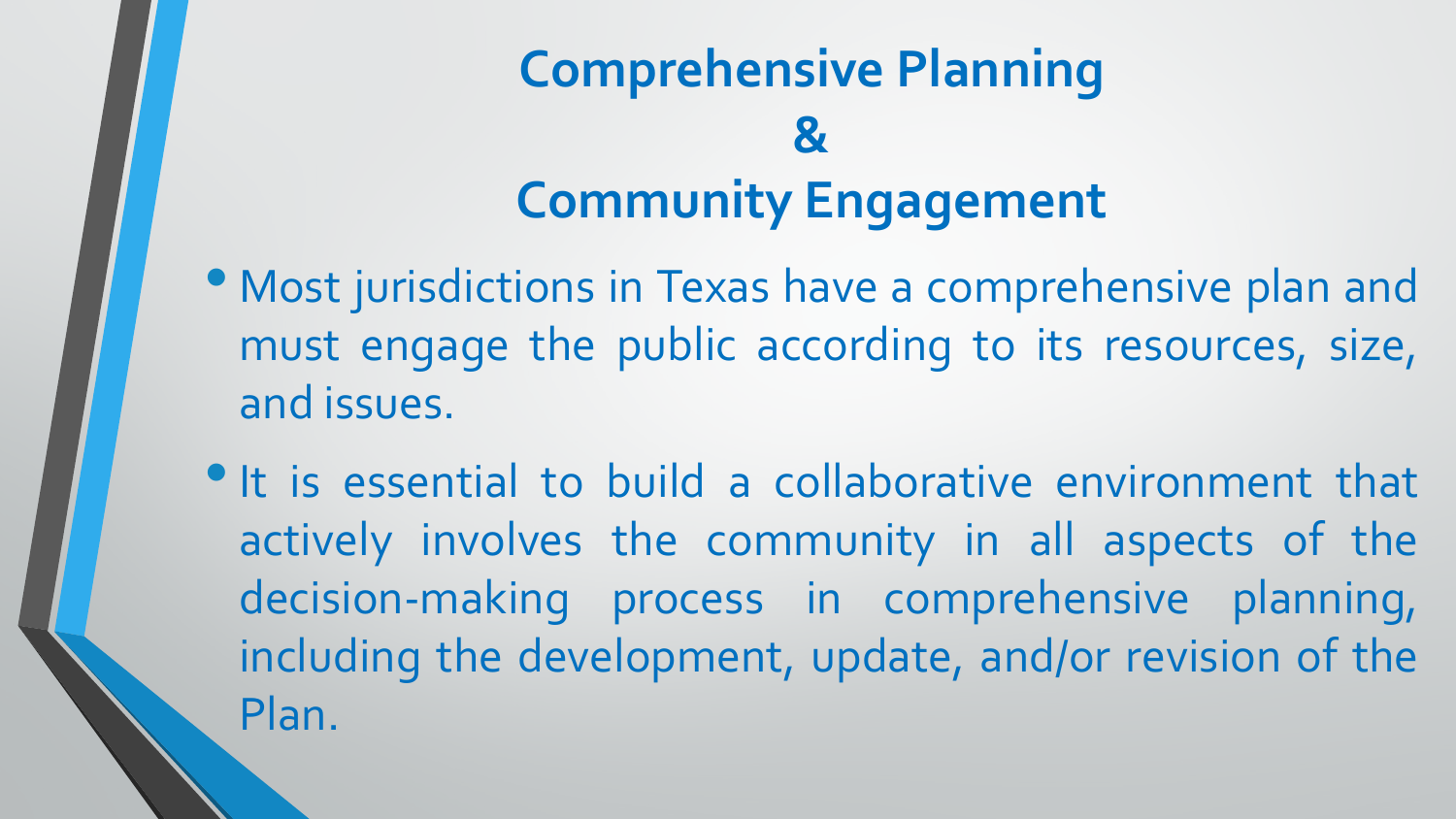### **Comprehensive Planning & Community Engagement**

• A sustainable, comprehensive plan is community driven and focused. Stakeholders representing diverse community interests must be involved from the onset in a comprehensive planning process. Their input is vital to the development of a community vision, the establishment of goals and objectives, and the review of the draft plan prior to adoption.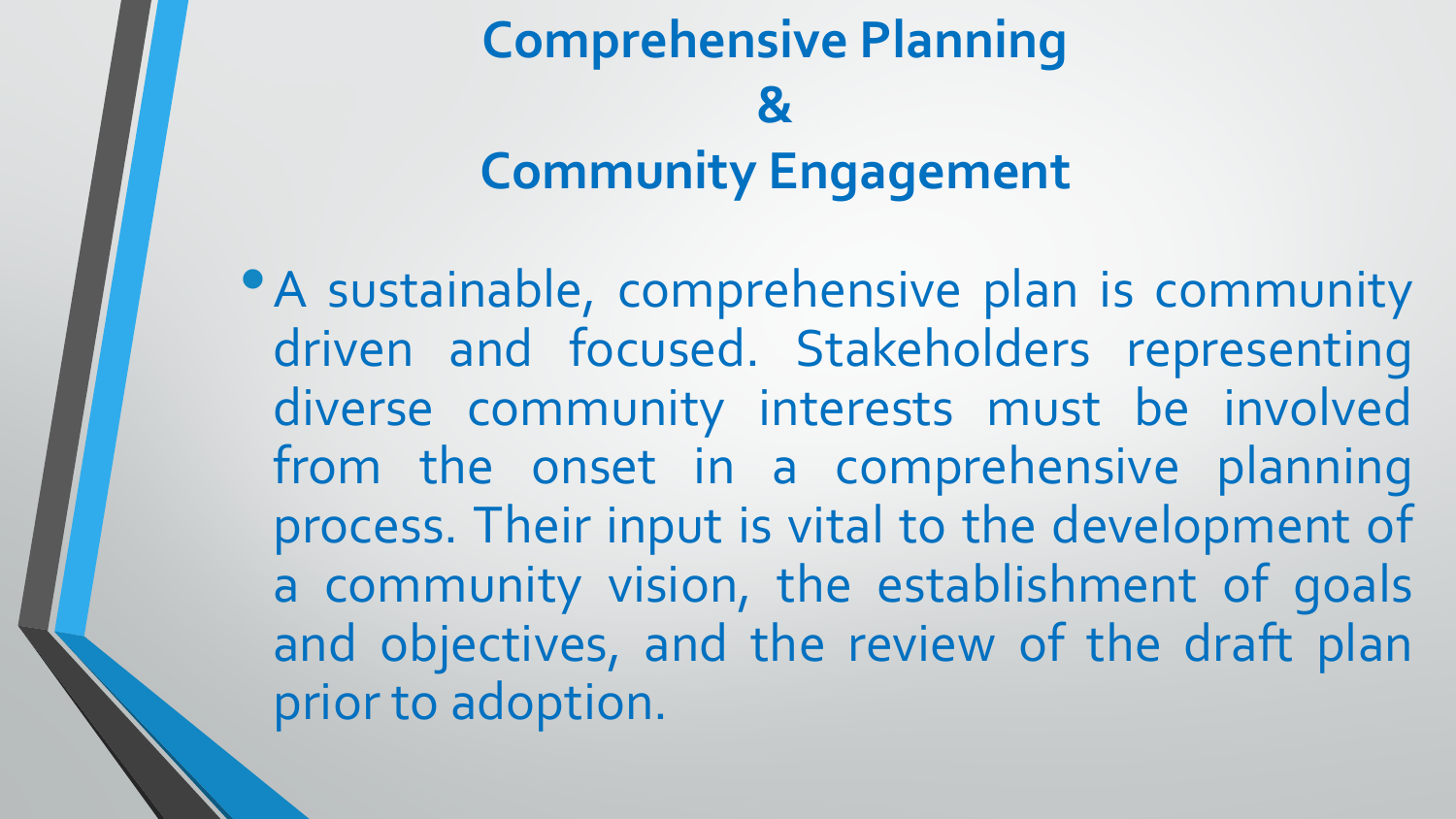# **The City of Austin – Imagine Austin**

- **The City of Austin chose an aggressive participation** strategy, establishing community engagement as one of three overarching goals of the process for completing their comprehensive plan.
- A budget of \$1.3 million was allocated to drive public participation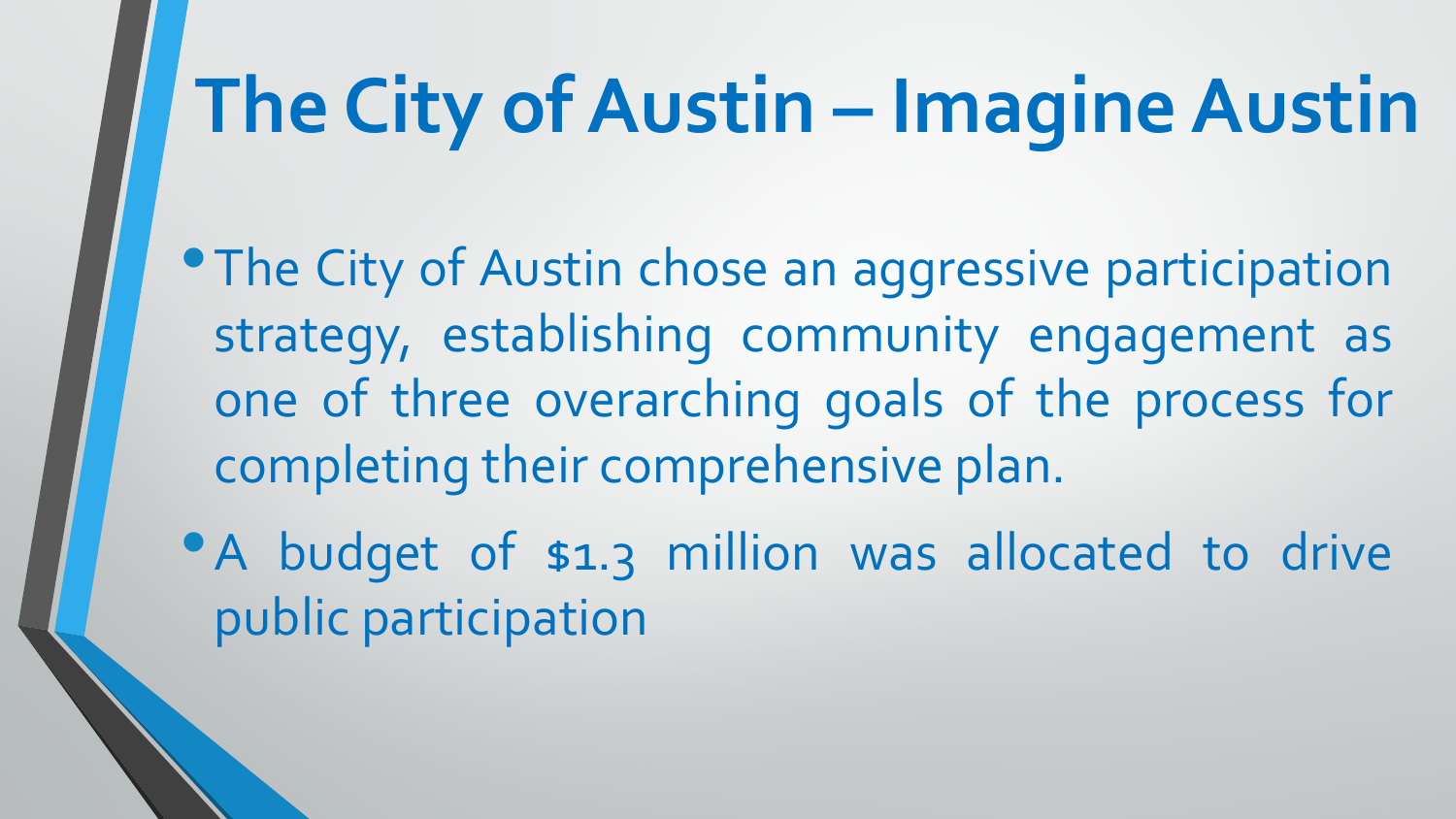# **Comprehensive Planning: the Process**

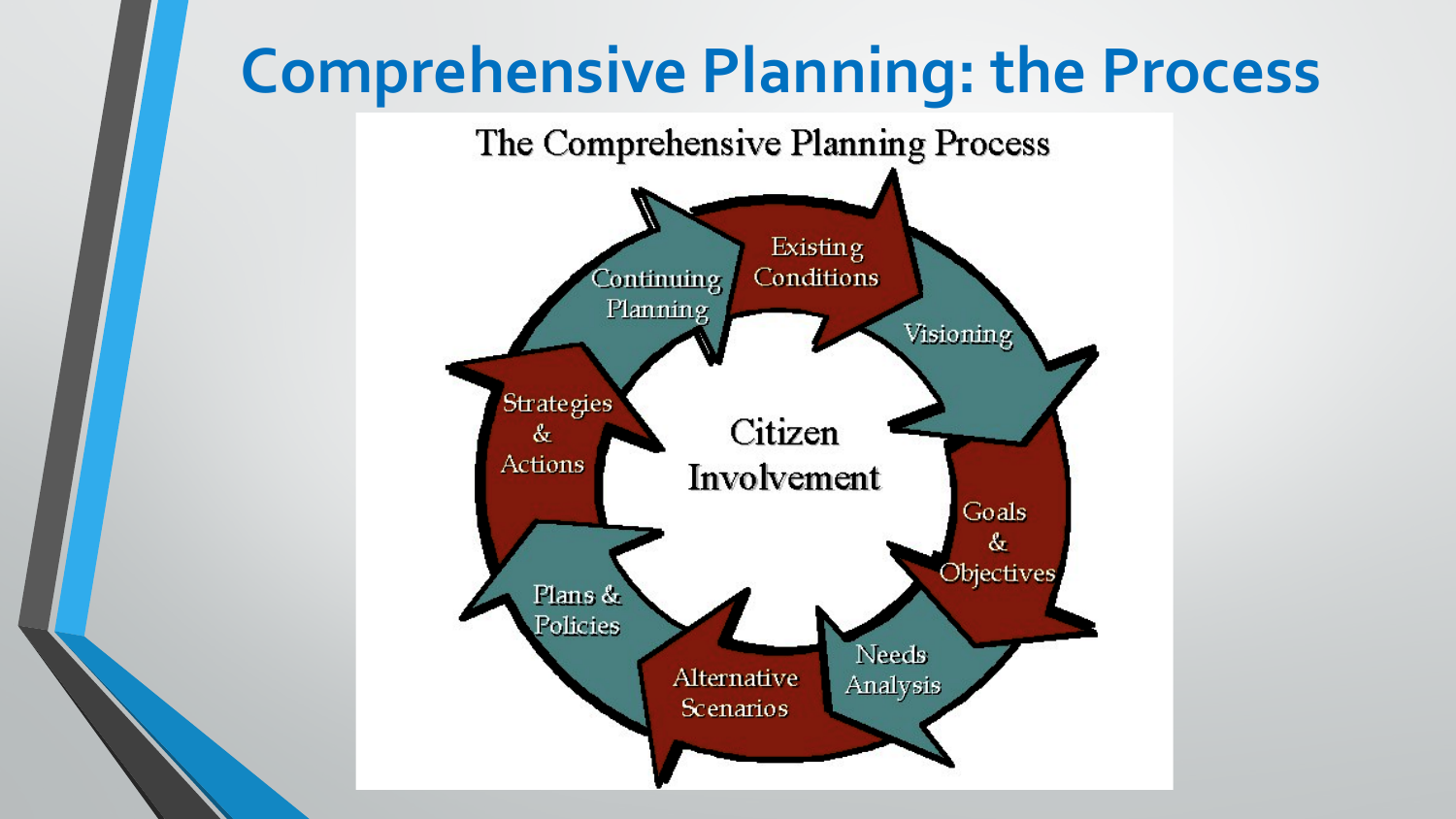**• The Community Development and Comprehensive** Planning Program can work together with communities to develop the guiding plans for growing and strengthening local economies. Community development and planning address the inter-relationships of our communities, and helps to foster inter-municipal collaboration in planning and development initiatives.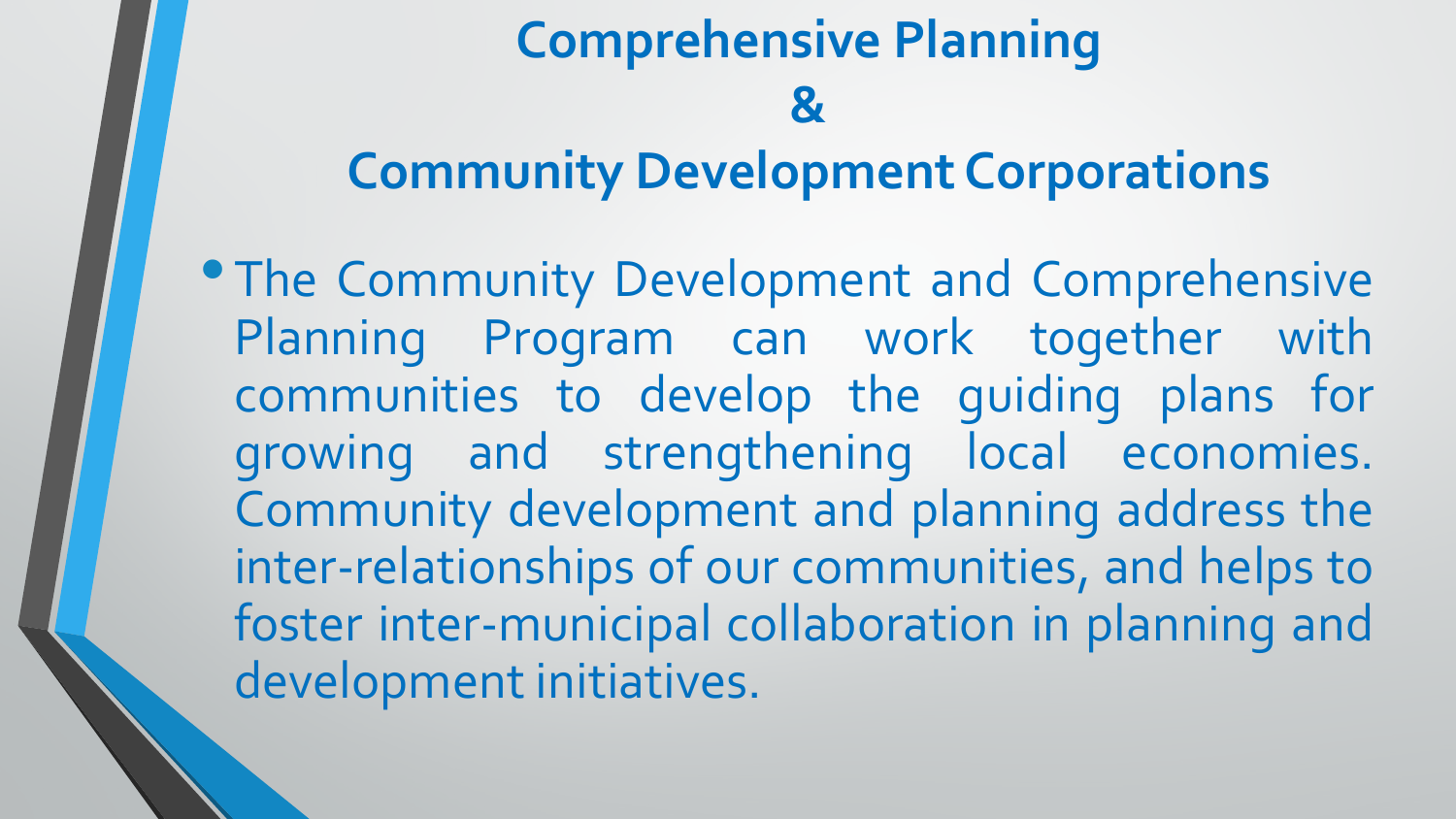- Community Development Corporations are subject matter experts when it comes to representing diverse community interests
- Being community-based, CDCs are often the boots on the ground; the eyes and ears for communities and they are able to articulate the wants, needs and desires of community residents.
- A possible result of having CDCs serve in the comprehensive planning process is widespread buy-in, possibly funding support for comp plan initiatives and implementation success.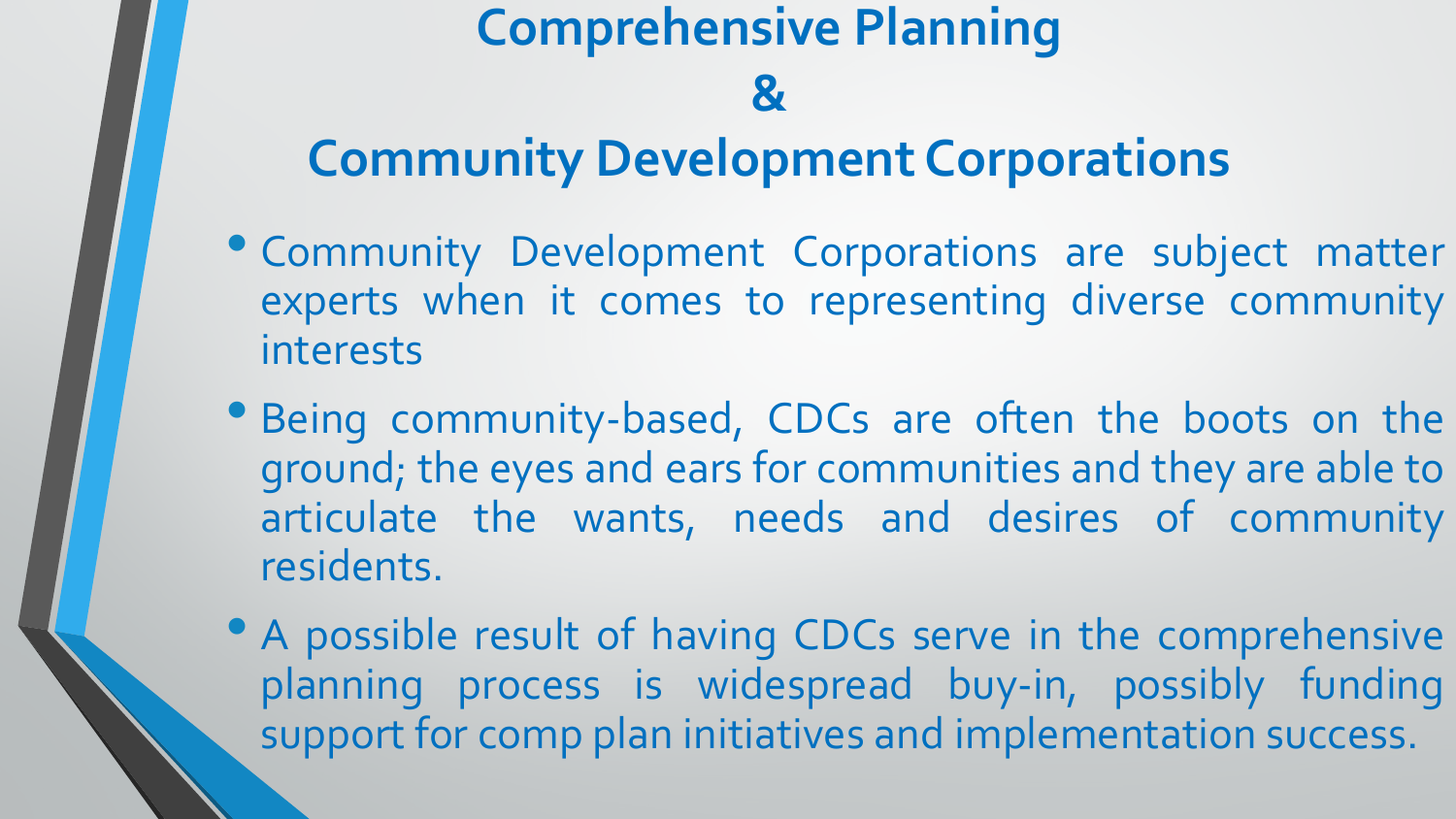# **Comprehensive Planning &**

#### **Community Development Corporations**

- Having CDCs involved in the community engagement process of comprehensive planning can lend validation to the data collected regarding zoning, land development, housing development, transit oriented development, etc.
- •Because CDCs can serve as <sup>a</sup> vehicle through which the community can provide direct involvement and input into present and future community efforts, municipal departments may view them as a partner in the comp plan process.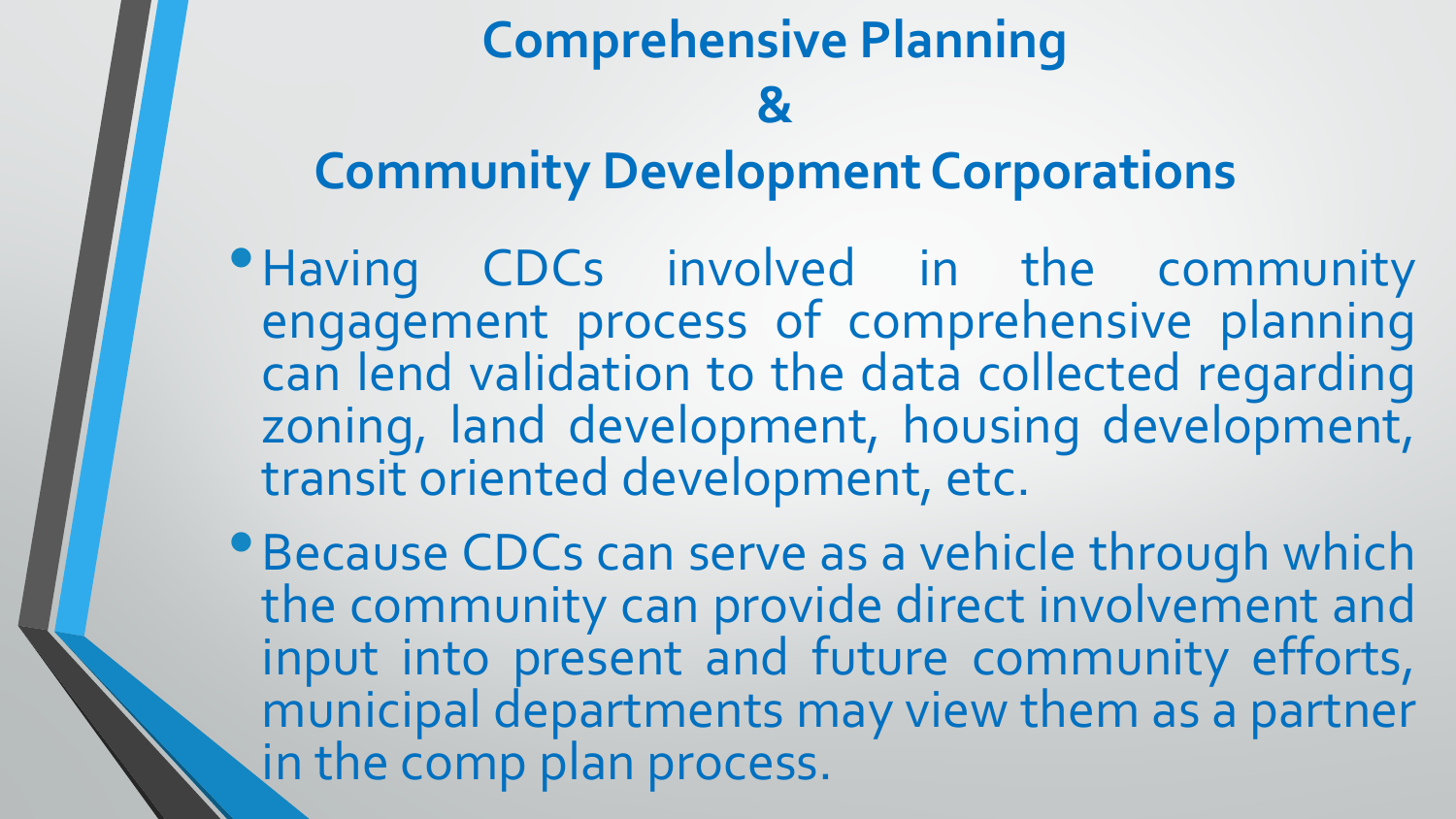•CDCs may be able to make planning terms relatable. For instance, using acronyms and lingo that is common in meetings at city hall, may not be understood by neighborhood residents. Therefore having practioners at community engagement meetings can make terminology more clear and plain.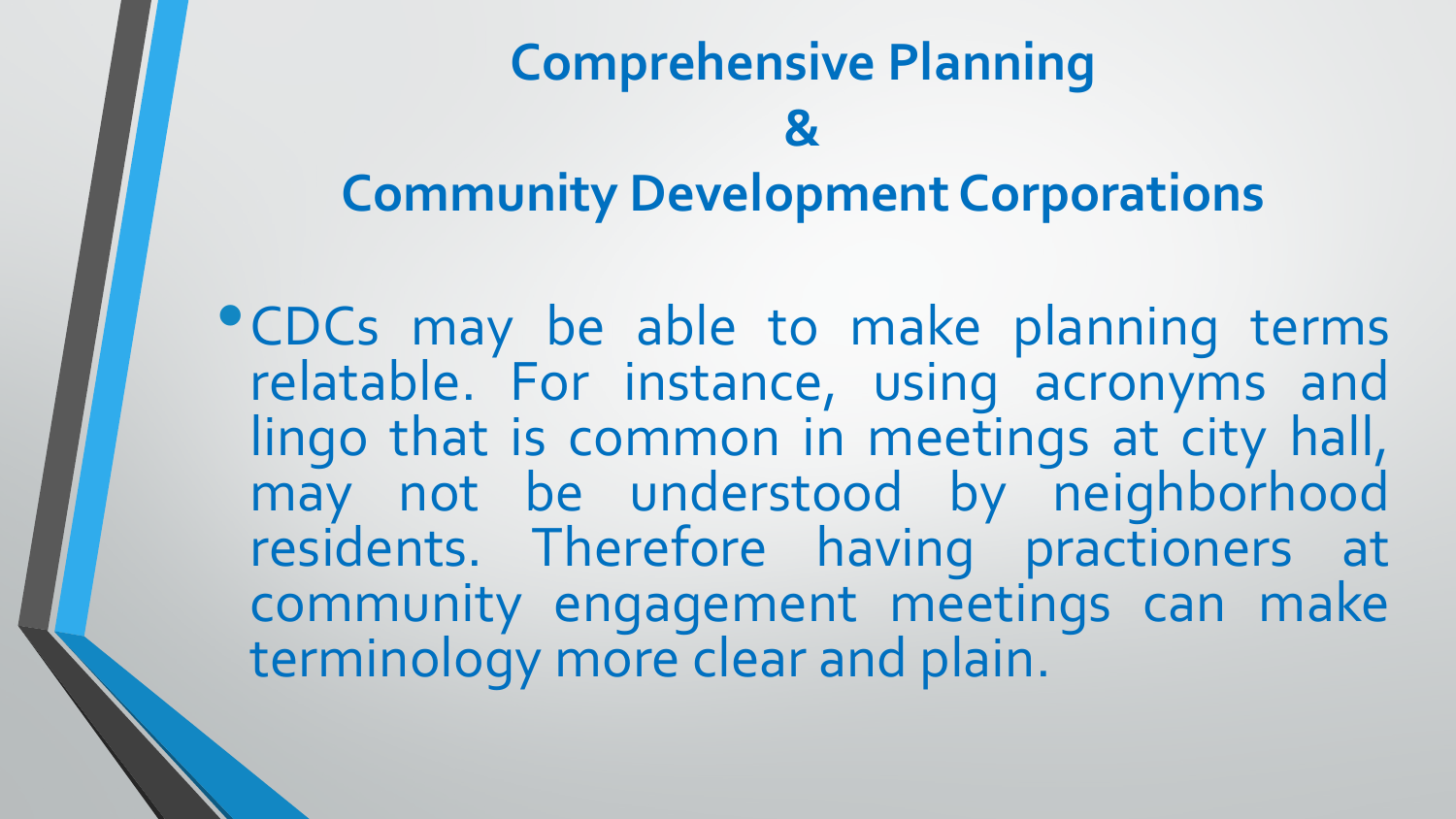# **THE** *LONG***VIEW The City of Longview, Texas**

- Longview's comp plan has <sup>a</sup> chapter on *Neighborhood and Community Livability.* It lists the *Key Elements to Implement* as Life-Cycle Housing, Quality Development, Connectivity, Neighborhood Conveniences, Society, Open Space, Recreational Access, and Neighborhood Signage.
- Remembering the definition of <sup>a</sup> CDC and the roles they play in community development, most are poised to be able to participate in the implementation of each key element.
- Not only are they poised to do so, they have the expertise to move projects to they completion phase.
- Many of the strategies for implementation include creating <sup>a</sup> committee to develop objectives to meet the key element goals.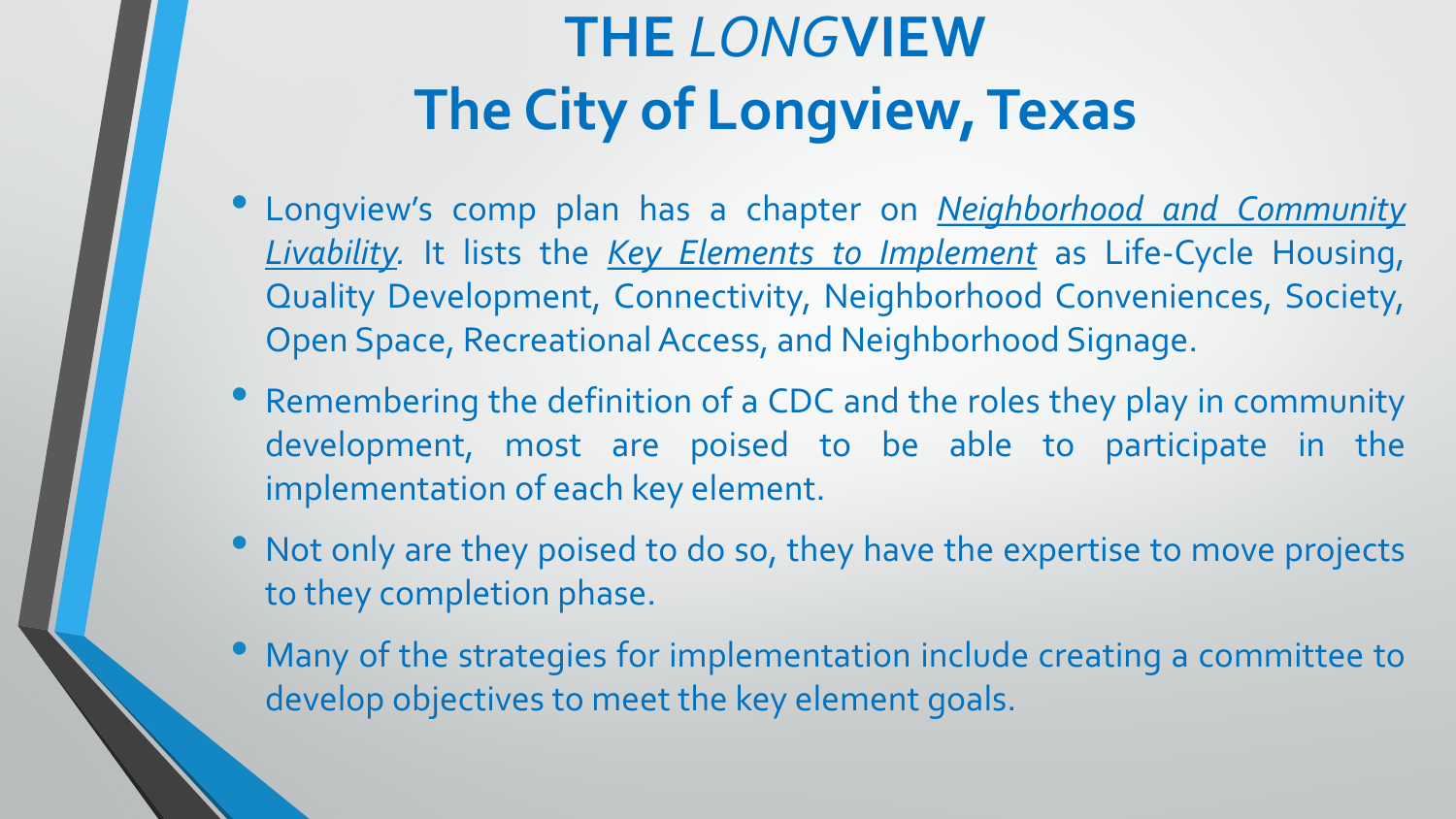- The article *The Past, Present, and Future of Community Development in the United States, by Alexander Von Hoffman* – indicates that the community development field has grown immeasurably over the years.
- It states that the industry has become more innovative and creative. And that many CDCs had to recreate themselves, lest they become obsolete.
- It goes on the say financial pipelines such as CDFIs have developed over the years to facilitate community revitalization initiatives.
- CDCs continue to be involved in public-private community development partnerships. Playing very significant roles.